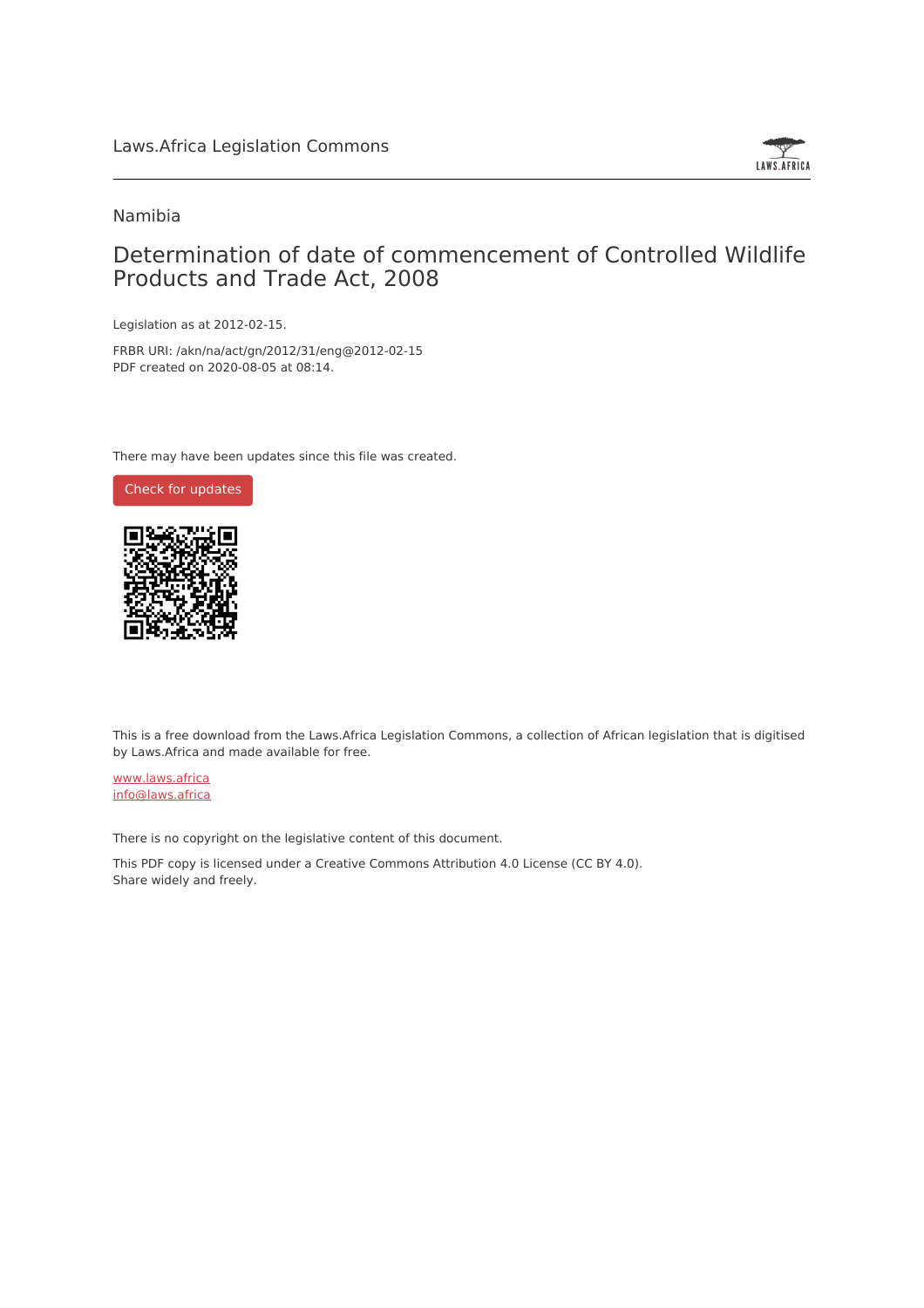## **Table of Contents**

| Determination of date of commencement of Controlled Wildlife Products and Trade Act, 2008 |  |
|-------------------------------------------------------------------------------------------|--|
| Government Notice 31 of 2012                                                              |  |